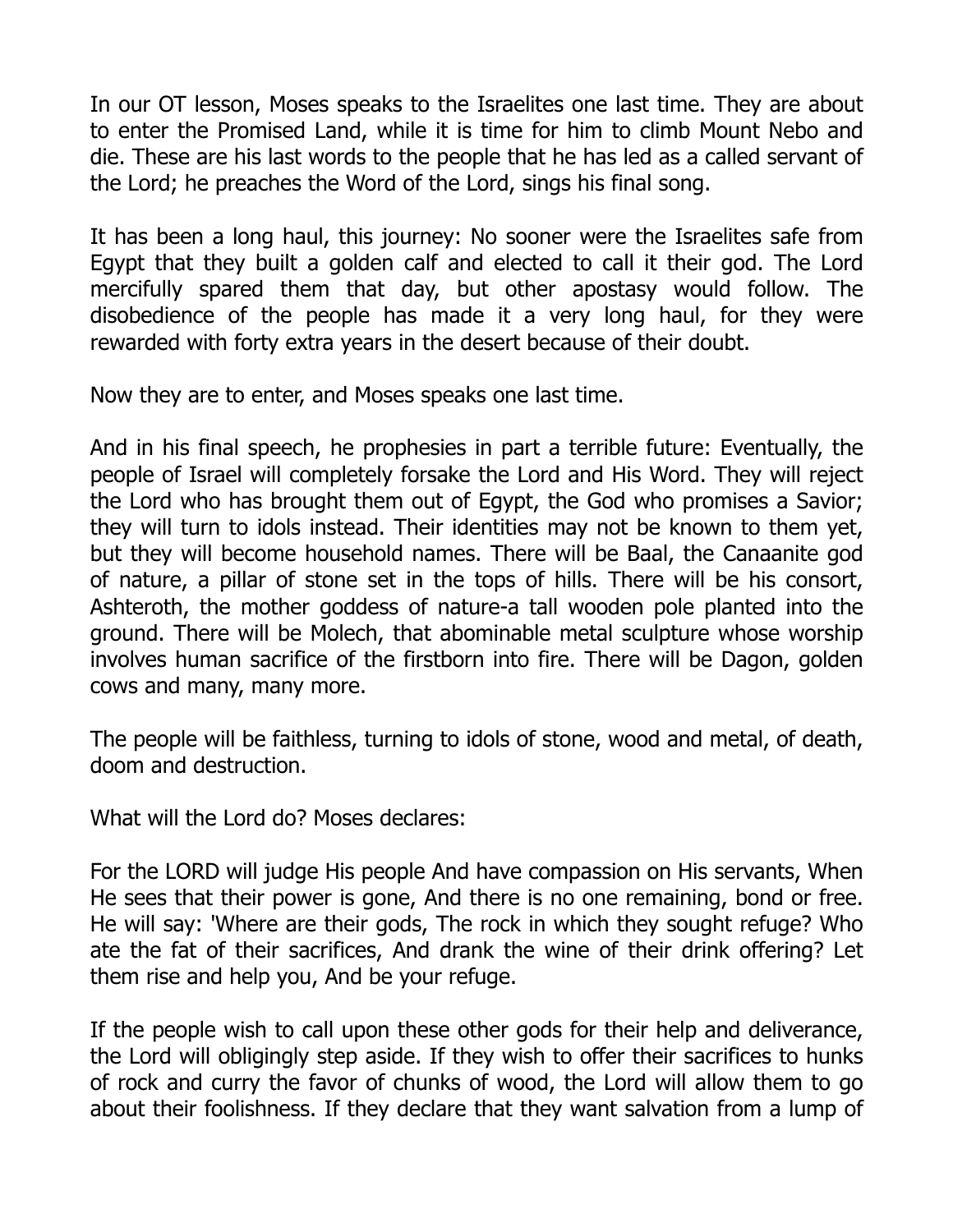metal, they Lord will step aside and let them pursue salvation from that god. The Lord is a loving Father: He offers all of His benefits to His people, but He does not force His salvation upon them.

So the Lord will step aside-but not forever, for He is faithful. If the people trust in chiseled rocks for protection, they will be victimized when the rocks do not protect them. If they rely on carved wood for help, they will be made helpless. If they seek life and salvation from molded metal, it is only a matter of time until they are face-to-face with death and destruction. Rocks, wood and metal can't save-they have no life, and therefore cannot give life.

So God will step aside-but only until the people see how worthless their false gods are. And when they see that they-both gods and the people-are powerless, the Lord will be there. When their power is gone, the Lord will declare:

'Now see that I, even I, am He, And there is no God besides Me; I kill and I make alive; I wound and I heal; Nor is there any who can deliver from My hand.

When the people are finally convinced that their false gods are dead and helpless, the Lord will be there. He will remind them that He is alive and powerful-that He is able to heal and give life. And He will declare that He is faithful: Although they have forsaken Him, He remains and promises salvation to all who repent and trust in Him.

Thus God declares, and the Word rings forth: I kill and I make alive; I wound and I heal; nor is there anyone who can deliver them from My hand. This is God's effective Word that carries across the centuries: There is an inescapable price to be paid for sin, and those wages are death. God utters the promise, and therefore the judgment will take place.

But who will He wound and who will He heal? Who will He kill so that His people might be alive?

On the 10th day of the first month, lamb choosing day for the people of Israel at the beginning of Passover week, the perfect Sacrifice rides into Jerusalem on a colt, the foal of a donkey. He knows better than anyone the sins of the people and the deservedness of God's judgment; He knows better than anyone the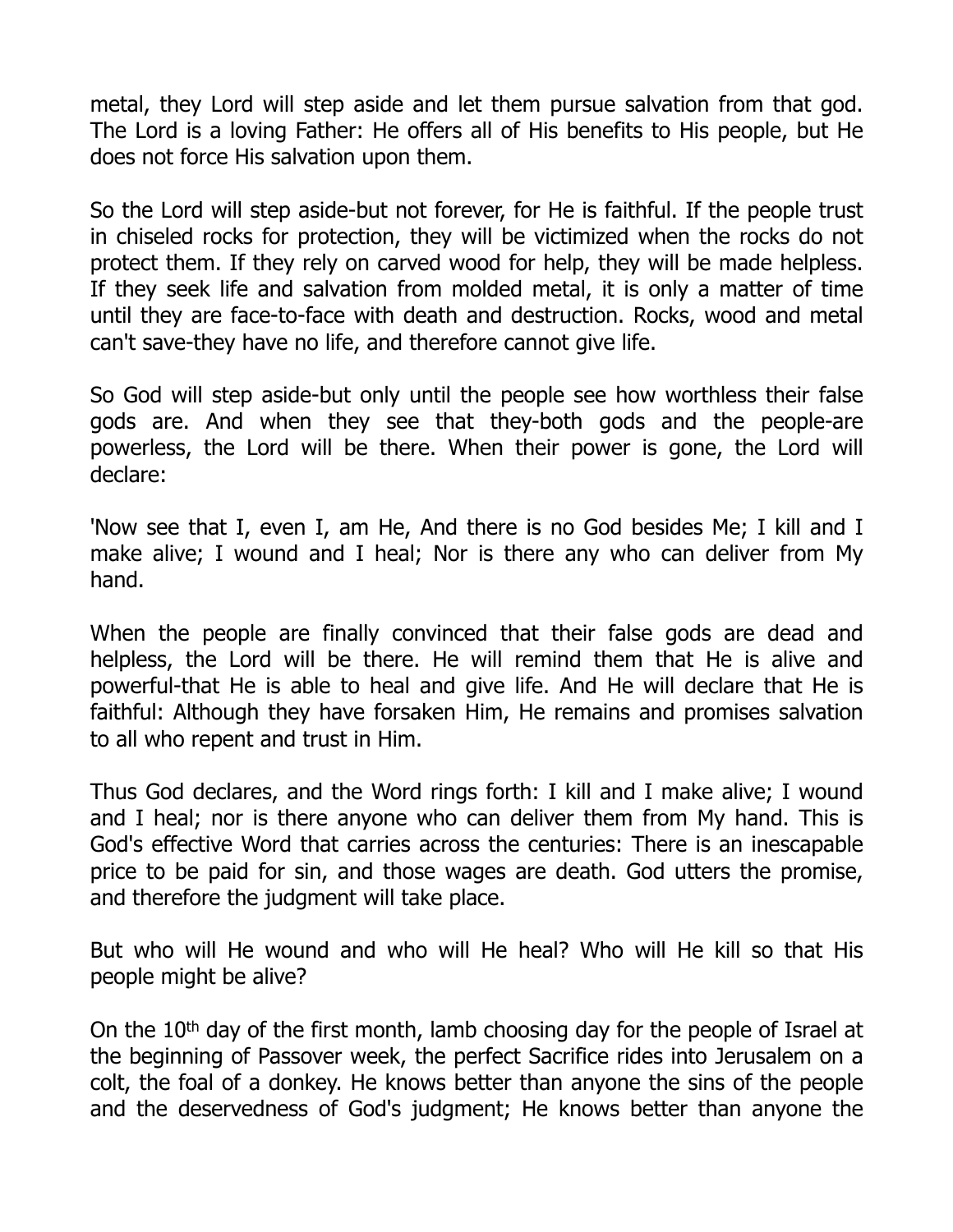reality of God's Word, the anger and grief of the Lord over sin. He knows because He has been there from the beginning to witness the sin and experience the grief. He knows because He is bearing the load of sin to the cross.

In truth, as the donkey plods forward, it is not just Israel in trouble: All have sinned and fall short of the glory of God. For all sinners, it is true: They are helpless in their sin. Their power is gone, and there is none remaining. Therefore, Jesus arrives to be the perfect sacrifice for sin; He enters on the first day of Holy Week, to bear the burden of man's iniquity, and to die with it on the cross.

He rides into Jerusalem, and He rides on in majesty. And He rides on in majesty to die.

During our Lenten season: You have heard of the trials before Herod and Pilate, the conspiracy of the Pharisees and the shouts of the hateful crowd. You have heard of the crown of thorns jammed upon His head, the beatings by Herod's soldiers, the scourging of Pilate's. You have witnessed in words the staggering journey to Calvary as the cross is shouldered and borne. You have heard of the crucifixion and the ridicule by those who stand around.

Standing around are clergy, soldiers and citizens, Jews and Gentiles-a sampling of sinful mankind. And certainly-beyond the shadow of a doubt-sinful man shows how much he deserves God's judgment on Calvary; not only has he turned to false gods and doctrines, but he puts the true Son of God to death.

On Calvary that day, God's declaration still echoes from Deuteronomy: I kill and I make alive; I wound and I heal. Nor is there any who can deliver out of My hand. God warns of the danger of rejecting Him, but His warning falls on deaf ears.

Except for the ears of One. The Son of God knows the score, and that is why He submits to this degrading treatment and death. The judgment of God is inescapable-it must fall on someone, and therefore the Son of God wills that it falls upon Him. The Lord's killing and making alive, His wounding and healing crisscross at Calvary. God's effective words of wounding and death strike His Son. Christ is wounded for our transgressions and bruised for our iniquities. The chastisement for our peace is upon Him, And by His stripes we are healed.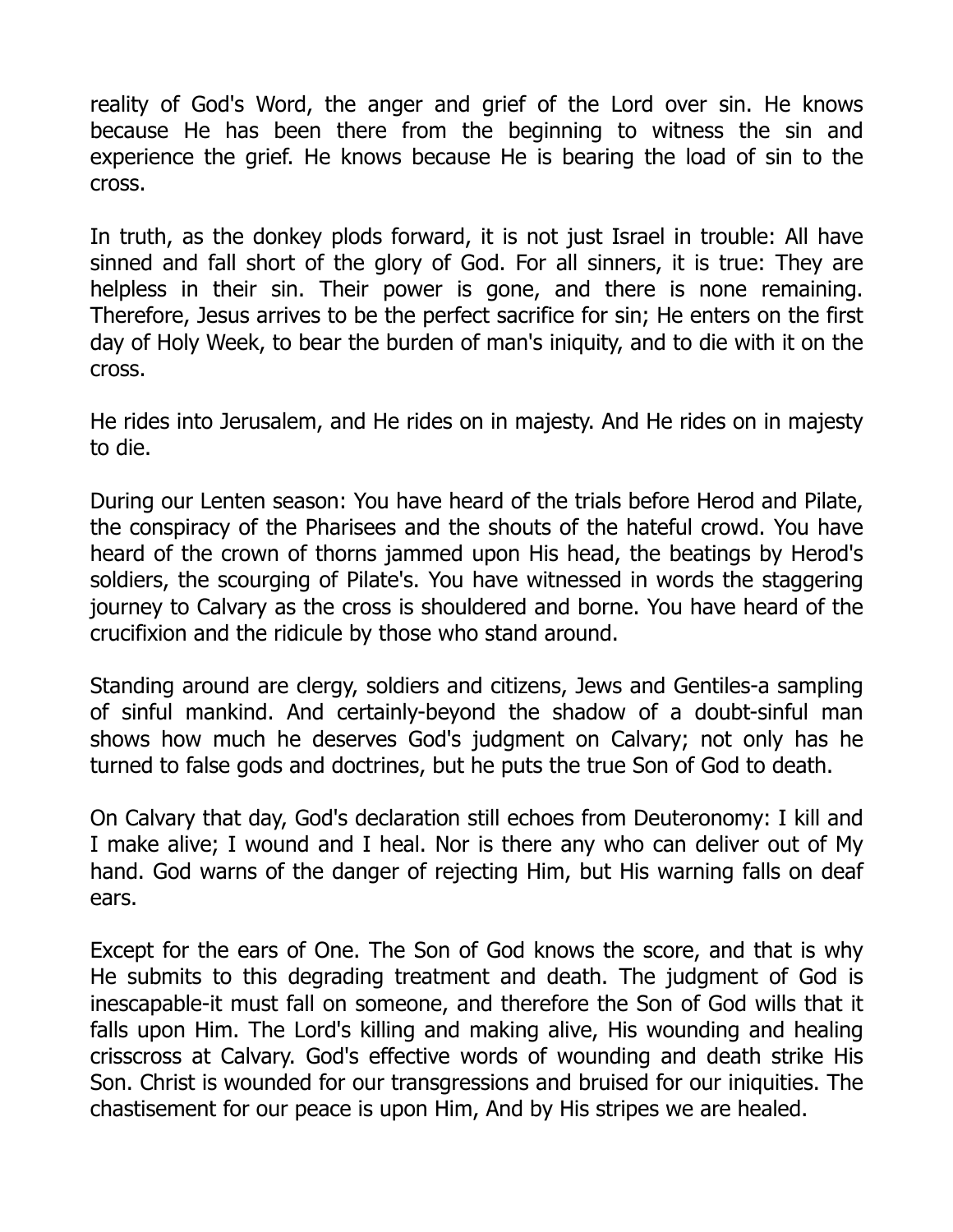Behold the compassion of God at the cross: For us and for our salvation, He wounds and kills His own Son on the cross for our sin. He wounds and kills Him, so that He might heal us and make us alive.

That is why, even as the Son is wounded and dying, He speaks words of healing and life: "Father, forgive them, for they know not what they do." The words are spoken, but fall on deaf ears.

Except for the ears of another. The centurion recognizes the Christ and declares, "Certainly this was a righteous Man!" It is not Jesus who should have died for sin; there are plenty of unrighteous people around that day who should have. But the all-powerful Son of God has made Himself wholly weak and dies for the sins of the world.

God's effective, powerful Word resounds through the ages, and remains true and at work even now: I kill and I make alive; I wound and I heal. Nor is there any who can deliver out of My hand. The Lord kills and makes alive. He wounds and He heals. For the sake of Christ, the perfect Sacrifice, God heals and makes alive. He has wounded and killed His Son for you; He does not desire your death, but gives to you life and healing for the sake of Jesus.

Of course, for those who reject His Law and the Gospel of Christ's sacrifice, death and judgment await. God does not desire the death of anyone-He has given His Son for everyone!, and their death is a waste of Jesus' death. If they refuse the gift of forgiveness, however, judgment and death await.

But as with the Israelites of old, the Lord is faithful and seeks to get their attention. His modus operandi is the same as with those Israelites in the Old Testament: He allows them to worship their false gods until those gods are exposed as false; and when they are wounded and powerless, He stands ready to deliver them from their sin.

A god is whatever we place our trust in-more than God Himself-for something in return. There are still idols of stone, wood and metal: Looking for contentment and satisfaction, people worship homes, cars and things. Searching for security, gods are made of careers, 401k plans and investments. People make people into idols, believing that the meaning of their life depends on another person; how unfair to take another mere mortal and expect them to be a god or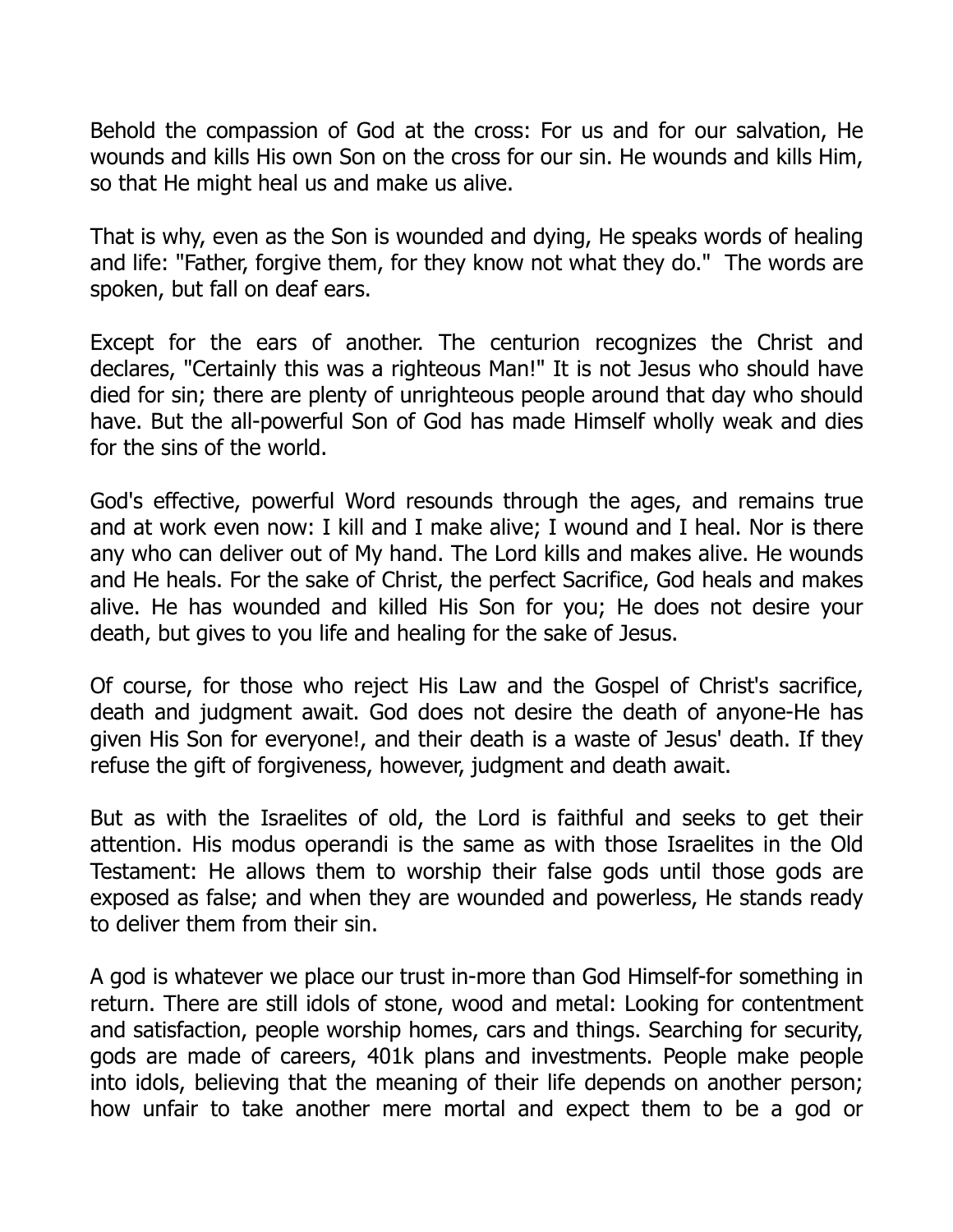goddess. The greatest-and original-false god is self. The big ego-the I, the ME-is what we look to most often to decide what is right and wrong. Our worship of self leads us back to the worship of other false gods- in our arrogance, we determine that we know what to worship better than God does. It is the philosophy of the day to live for self, make up one's own religion, pursue pleasure and avoid suffering.

These are popular idols, but they cannot save. No matter how nice the house, car or thing, it has no life and can't give life. No matter how great the job or the portfolio, it can't avert death or hear prayers. No matter how wonderful the person, they have sinful, mortal flesh. As for the self, you are already wellaware that you cannot save you.

Such false gods and idols persist and constantly tempt; and, afflicted by your sinful nature, you will be constantly, naturally tempted.

But such false gods have a way of falling apart, of self-destructing, of disappointing. Should you lean on such an idol, it is quite likely that you will be brought low. If you are brought low, there is one thing to do: Repent and give thanks to God for His enduring mercy.

The Lord has compassion upon you, as He always has upon His people. To save you from eternal death, He trips up the false gods now before you die believing in them. He brings you low now so that He might show to you the folly of your sin. He allows some wounding now so that you might see the path to destruction, be turned from it; all so that He can heal you and make you alive for the sake of Christ.

God has wounded and killed His Son on the cross for you. Worship of false gods is to throw that Sacrifice in the Lord's face; it's to say, "Thanks, but no thanks for Jesus. I want to follow something else instead." The sin is grave, but God is faithful; therefore, in His mercy, He exposes the powerlessness of what is false so that He might save you with what is true-the sacrifice of Jesus Christ for your sins.

Therefore, when crashes occur, when you are brought low, it is a time for selfexamination. It may well be that you have begun to lean on a false god, and the true God has pulled it out from under you to set your sight back on His Son. This is true for you, and this is true for others.